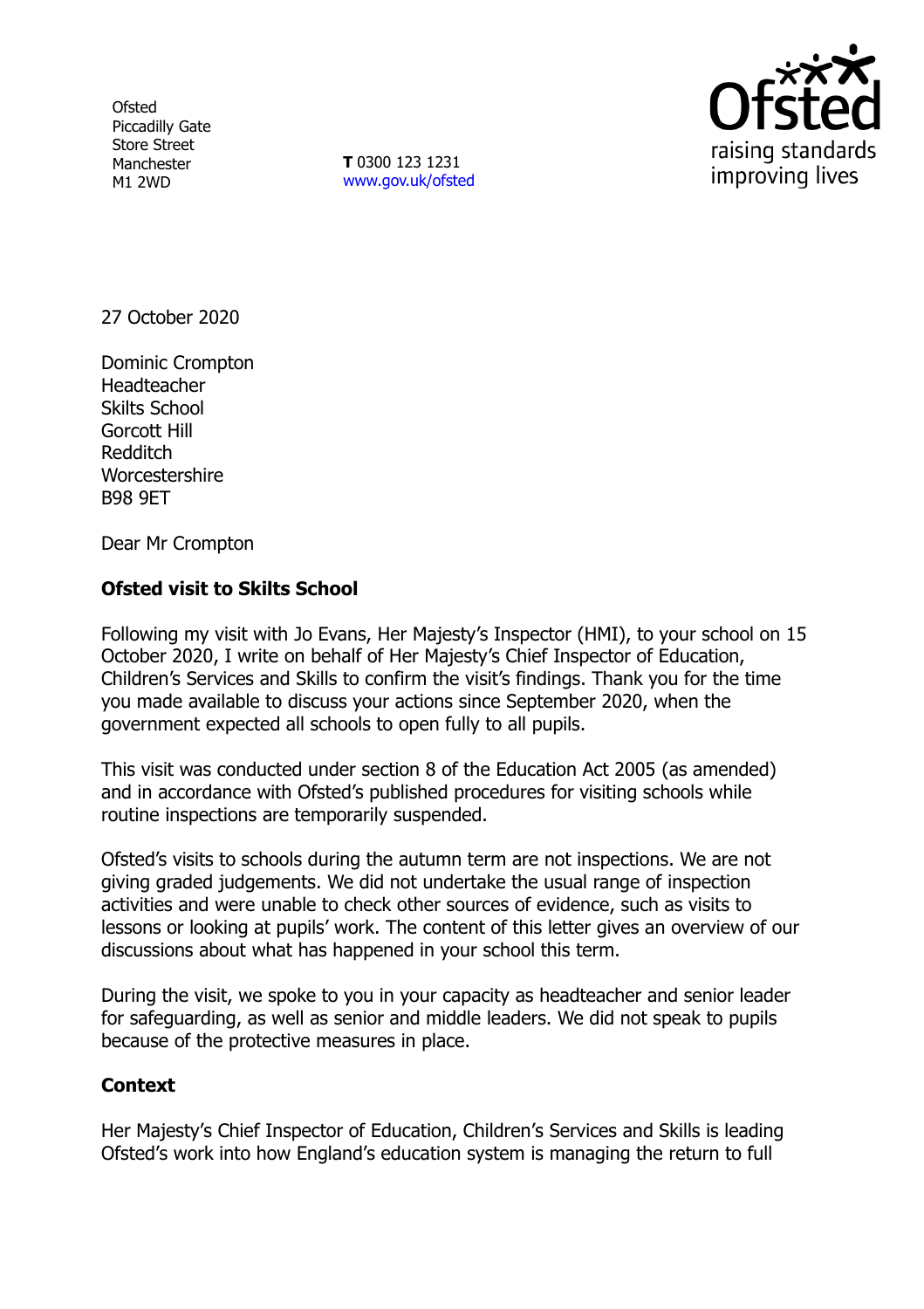

education for pupils, following an extended break in formal schooling due to the COVID-19 (coronavirus) pandemic.

In undertaking this focused work, HMI are visiting a broad range of schools. HMI will visit a sample of:

- approximately 1,200 schools across all Ofsted grades (outstanding, good, requires improvement and inadequate)
- maintained schools, academies and free schools, special schools and centres of alternative provision, including those in cities, and coastal, town or rural communities.

The information from this visit will feed into Ofsted's national reporting so that the insights can be shared with the government and the education sector. We did not find any significant concerns during the visit. In such a case, an inspection report would be published on our website and available to parents and carers.

We did not consider your response to COVID-19 during the spring and summer terms 2020, when the school was not open to all pupils.

## **From this visit, inspectors noted that:**

- You opened the school to all pupils on 3 September 2020. All pupils are expected to attend full time.
- Since the school opened in September, attendance is below the rate normally seen for this time of year. No pupils were isolating at the time of the visit. A few pupils are not attending school because some local authorities have not yet agreed funding and transport arrangements. Staff keep in regular contact with pupils who are not attending and make home visits to check on their wellbeing.
- Staff are in the process of implementing the newly-developed curriculum. You are confident that this will be fully in place before summer 2021. You decided that pupils needed to follow a 'recovery' curriculum at the beginning of the autumn term for a few weeks. This curriculum incorporated a range of curriculum subjects but had a specific focus on personal, social and emotional education, to help pupils express themselves and re-engage in learning.
- Staff have been focusing on the gaps in pupils' learning which were identified when you last carried out assessments in March 2020. You are also noticing some additional gaps in pupils' learning during lessons this term and staff are amending the content and focus in lessons to address these.
- You are providing additional support for pupils to help them to catch up with their reading. You have reviewed pupils' phonics skills and are adjusting groups so that pupils get the right support they need.